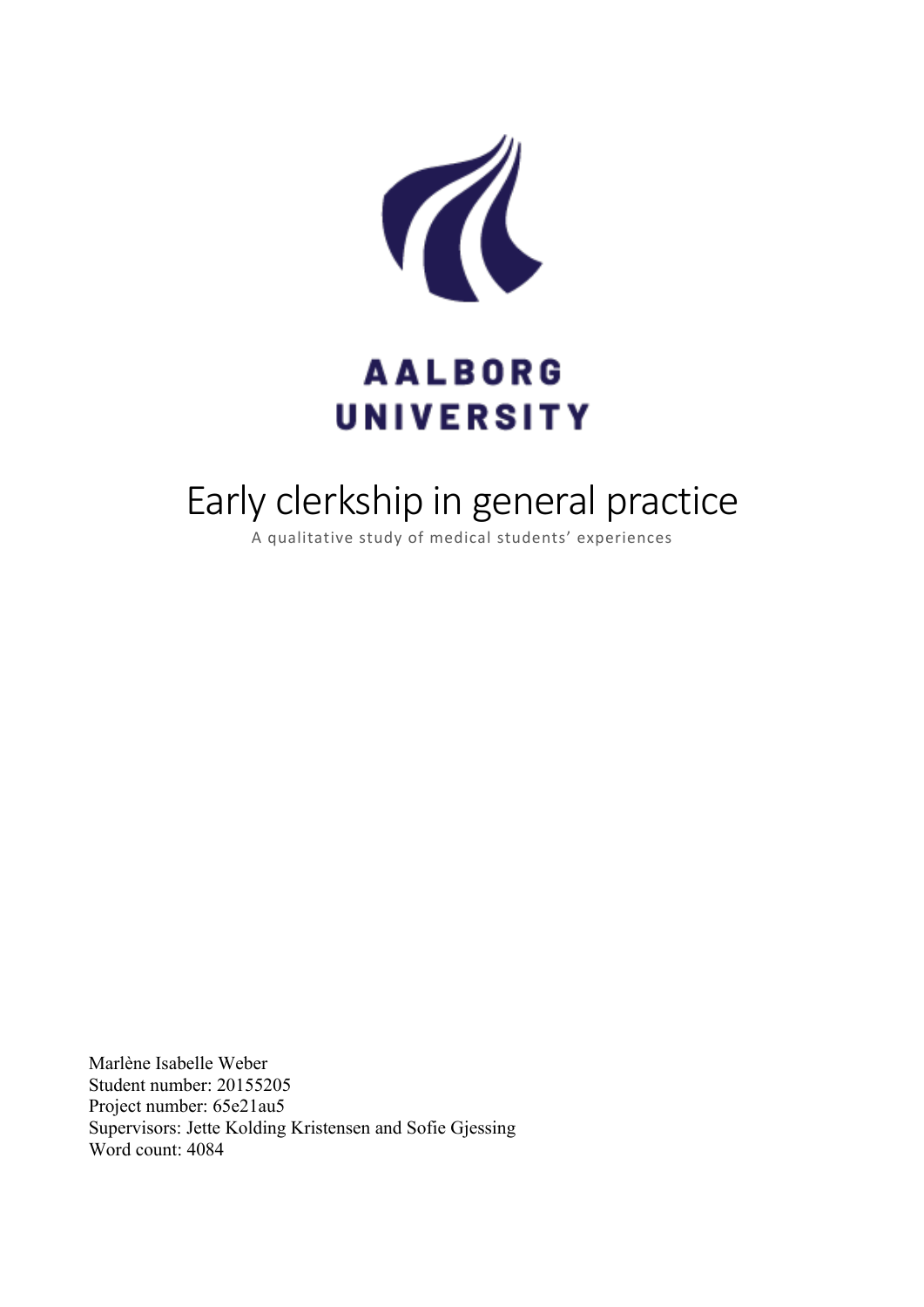# Table of content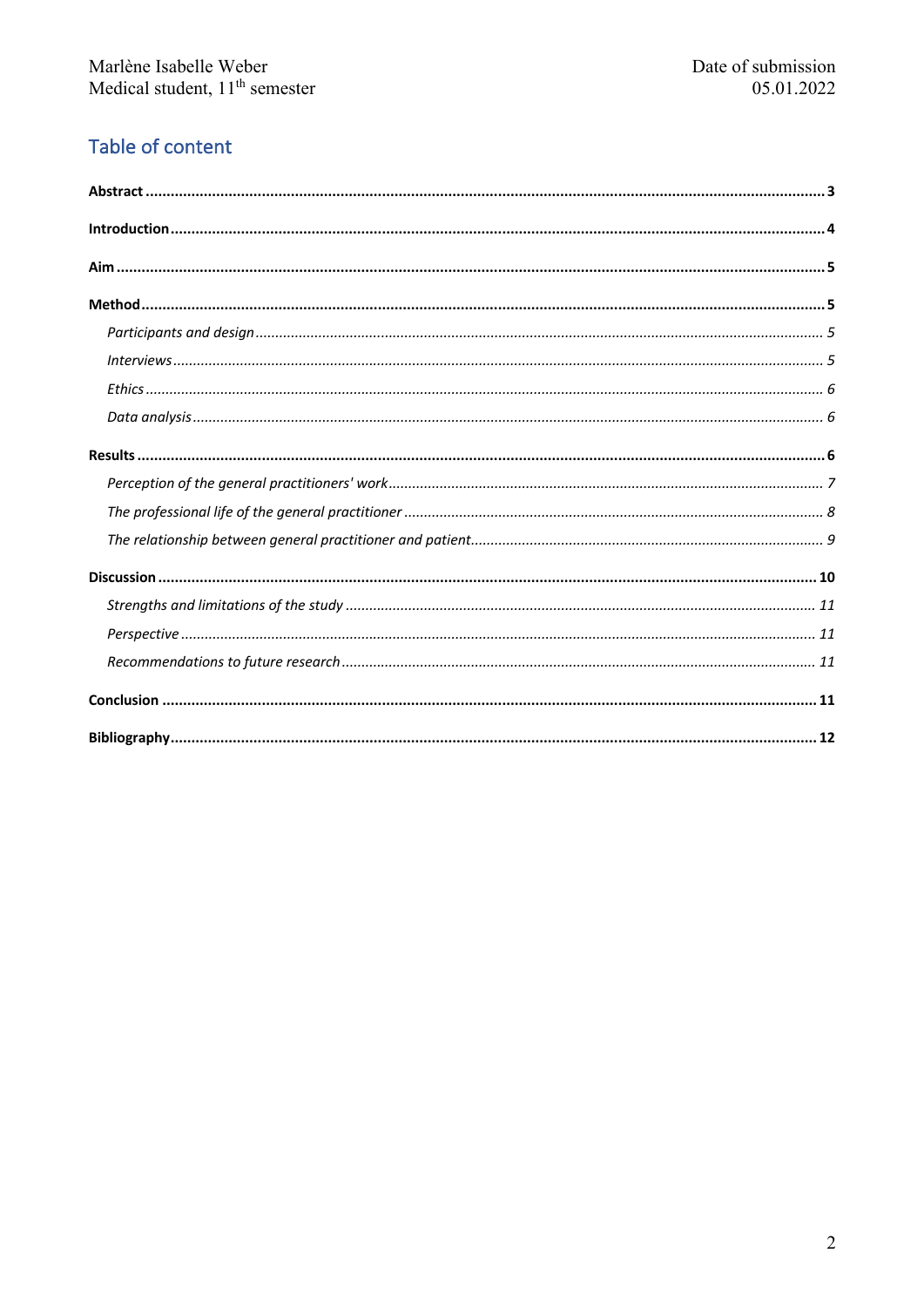# Abstract

**Background:** Attracting medical students to become general practitioners has become very hard. Medical students choose specialty because of many different factors. Several studies have focused on different factors influencing the medical students' career choice, but few studies have focused on clerkships in general practice in this context.

**Aim:** The aim of this study is to explore how the experience of early general practice clerkships affect the medical students' perception of the work as general practitioner.

**Method:** Qualitative semi-structured interviews were conducted among fourth-year medical students from Aalborg University who had complected their first clerkship in general practice. The results were analysed using systematic text condensation by Kirsti Malterud as approach.

**Results:** Seven interviews were conducted, and three major themes were found during the analysis. These were perception of the general practitioners' work, the professional life of the general practitioner and the relationship between general practitioner and patient. All the medical students were surprised by the general practitioner's workload regarding psychiatric patients, as the medical students thought the general practitioner mostly dealt with somatic illness. The general practitioners had a better opportunity to plan their work schedule and organize their professional life than hospital doctors did, and this was an advantage seen from the medical students' point of view. Furthermore, the medical students liked the idea that the general practitioners had the opportunity to follow the patients through most of the patients' lives.

**Conclusion:** Although we did not find that the early clerkship in general practice convinced the medical students to pursue a career in general practice, the clerkships made the medical students familiar with the characteristics of the specialty, made them consider general practice as specialty choice and gave them a valuable insight into the working lives of the general practitioners. Therefore, early clerkships in general practice have the potential to attract medical students to a general practice career.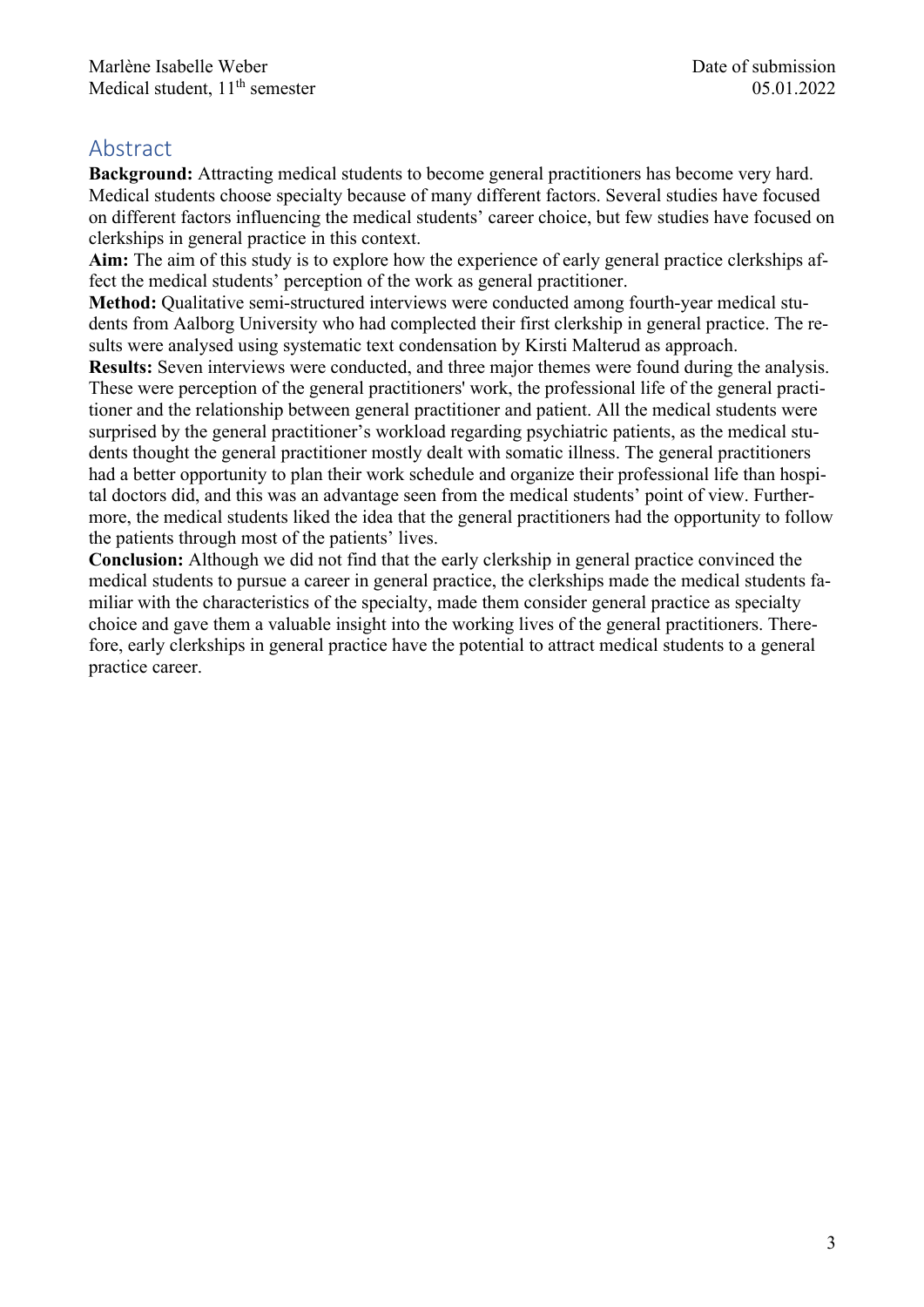# Introduction

Through the last years attracting medical students to choose general practice as a career has become harder and harder (1). Internationally 40-50 % of graduating medical students are expected to become general practitioners to meet the increasing population of elderly and complex patients but studies have shown that as low as 14 % of medical students choose to become general practitioners  $(2-4)$ .

Several studies have shown that there are several influencing factors attracting medical students to the specialty of general practice. Among these are the work-life balance, the opportunity to see the same patients several times and the role models of general practitioners they have encountered either through clerkships in general practice, family members or their own general practitioner (2,5– 7). Also, the short training time to become a general practitioner has been highlighted as a positive factor by some medical students (7). Furthermore, the specialty is regarded by several of the medical students, both those choosing general practice and their classmates choosing other specialties, as challenging and varied (8). General practice clerkships are used in several medical schools as part of the medical students' clinical rotation. Studies have shown that these clerkships can enhance the probability of the medical students choosing general practice as a career (4,9). Also, long placements leave a greater impact than short, as the medical students have a better opportunity to experience positive role models and a better chance to achieve a more accurate view of general practice  $(4,10,11)$ .

Yet, some of the factors making general practice favourable for some medical students also deemed the specialty unfavourable for others (7). These factors among others were the short training time, the pressured consultation time due to many patients, the lessened opportunity to do research and the smaller salary (7). Many medical students had experienced multiple hospital doctors and staff talking badly about the specialty of general practice (2,7,12). Furthermore, an uninspiring or burntout general practitioner tutor encountered in general practice clerkship persuaded many medical students that general practice was a difficult and less rewarding specialty (6). Additionally, many medical schools favour a curriculum which is mostly hospital based, and it has been described how medical students did not feel, that they had a lot of relevant knowledge when entering clerkships s in general practice (7,8,13)

The amount of curriculum related to general practice and the proportion of time of clinical rotation spent in general practice differ greatly between countries and even between medical schools in the same country (4,6,14). At the University of Helsinki, medical students have general practice courses during all four years of medical school(8). In the United Kingdom, some medical students have limited time in general practice compared to the amount of time spent in hospital, while others spend a weekly day in general practice during their third year of medical school (4,6). Furthermore, studies have shown that placing general practice clerkships in both the first and last year of medical school increased the medical students' desire to pursue a career in general practice (15). As mentioned earlier, the length of the clerkship in clinical rotation also influences on the intention of pursuing a career in this specialty. Likewise, a longer clerkship in general practice had greater positive impact in the medical students' intention to choose this career than a short clerkship (4).

Several studies have also shown that the placement of clerkships in general practice leave different impact, whether they are placed early or late in the medical students' education (16). The studies showed that early clerkships in general practice left a greater impact on the medical students, as the percentage of students interested in general practice increased after the early clerkship. On the other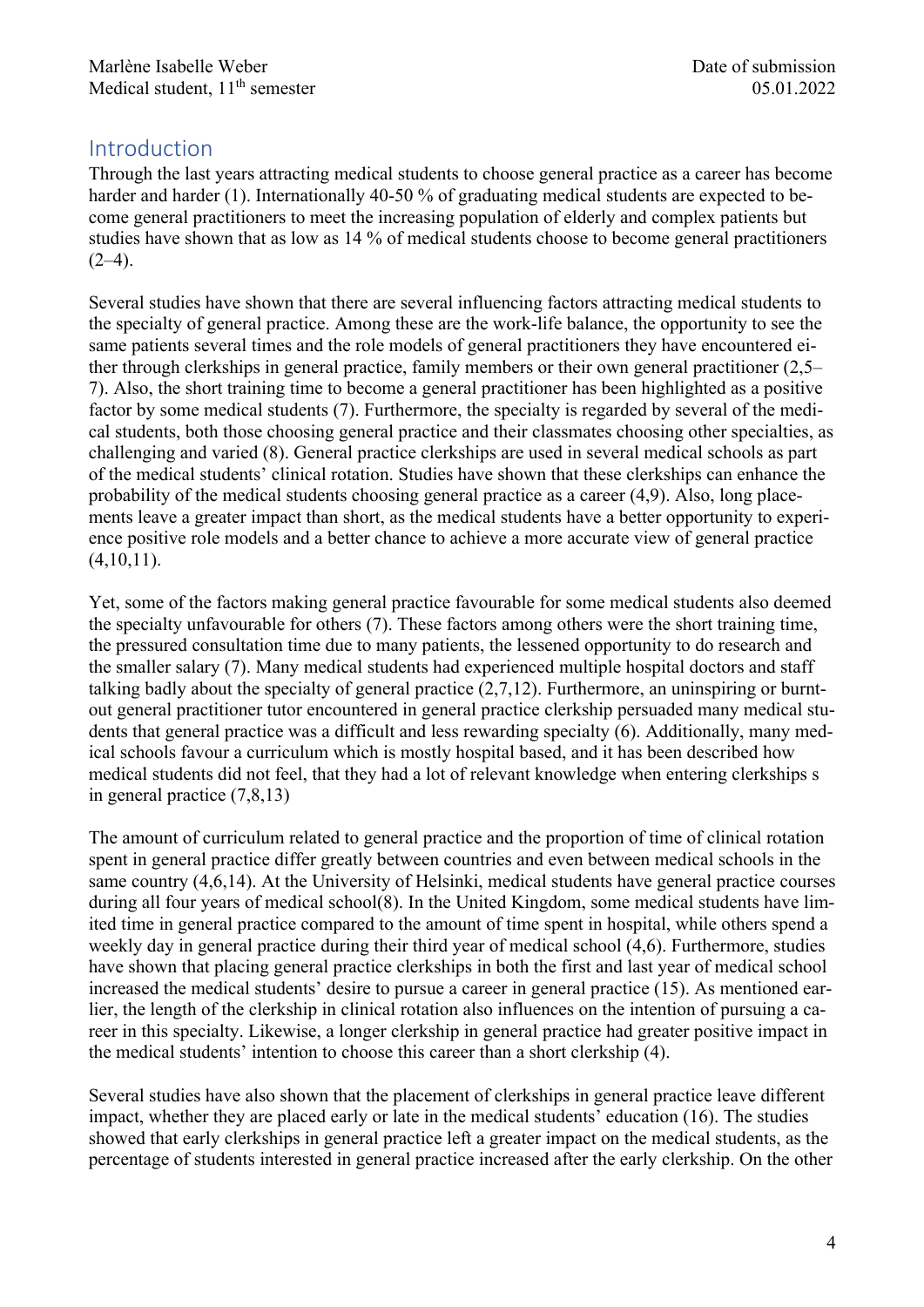hand, when the medical students were interviewed after clerkships placed later in their clinical rotation, they had changed their mind regarding their intention to pursue a career in general practice. Yet, there could not be found a certain reason for this outcome as the study did not conclude whether it was the lack of continued exposure of general practice or the continued exposure of specialty medicine in hospital that changed the medical students' intentions (16).

Even in Denmark, the four medical schools organize their curriculum differently. The proportion of time of the clinical rotation in general practice varies from eight to fifteen days (17). Furthermore, whether the placement of the clerkship in general practice is early, late or both in the medical education also differs. At Aarhus, Copenhagen and Syddansk University, the clerkships are placed during the last semester of the medical education. In contrast, half of it is placed during the first two semesters and the other half is placed during the last semester at the medical school in Aalborg. Placing clerkship in general practice in early semesters of the medical education has the advantage of making the medical students more acquainted with the specialty, and thereby giving them more time to consider this specialty before choosing a career path (16).

## Aim

In a Danish context little is known about whether the placement of general practice clerkship early or late in the medical education has any importance regarding the influence of the medical students' choice of a general practice career. Therefore, this study aims to explore how the experience of early general practice clerkships affect the medical students' perception of the work of the general practitioner.

## Method

#### Participants and design

The study was designed as a qualitative study based on semi-structured interviews. The study was conducted at Aalborg University, where fourth-year students, who had completed their first clerkship in general practice, were recruited through their class Facebook group and through class attendance of the principal researcher of this study. During the fourth year of medical school, the medical students had eight days of clerkship in general practice throughout which they both had consultations on their own and consultations observed by the general practitioner. The medical students had five days with lessons about general practice alongside the clerkship.

#### Interviews

Individual interviews were conducted after the completion of the clerkships in general practice using an interview guide prepared in advance (18). To explore the aim, three research questions were raised (see table 1) and these were further subdivided into a series of interview questions.

| What is the medical students' ex-  | How does the experience of clerk- Do you want to be-       |  |  |  |
|------------------------------------|------------------------------------------------------------|--|--|--|
| perience of the work of the gen-   | ships in general practice clerkships   come a GP yourself? |  |  |  |
| eral practitioner during the medi- | affect the medical students' per-                          |  |  |  |
| cal students' general practice     | ception of the work of the general                         |  |  |  |
| clerkships?                        | practitioner?                                              |  |  |  |

#### **Table 1: Research questions used in the interview guide**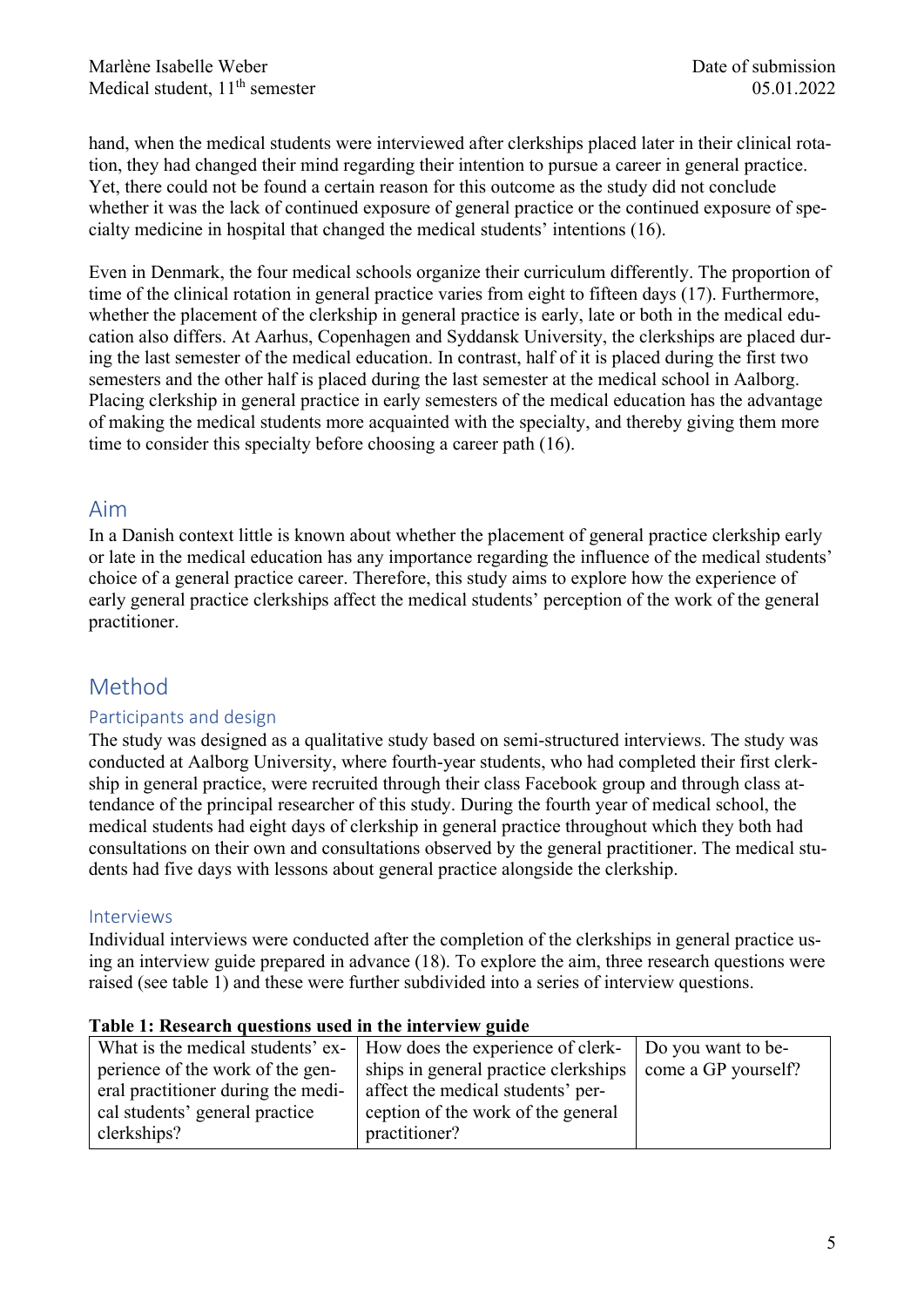This was done to cover the aim by different angles. When the interview guide was finished, two pilot interviews was conducted. The pilot interviews were used to test the interview guide and to estimate the time needed to perform each interview. Furthermore, the pilot interviews gave the researcher opportunity to learn the techniques of semi-structured interviews.

The semi-structured interviews were audio recorded. After the interviews, the audio-recordings were transcribed verbatim by the principal researcher. Topics discussed in the interviews were patient categories that the medical students encountered as well as the knowledge of the general practitioner compared to other specialties among other things.

## **Ethics**

The author of this article received informed consent and participation was voluntary. The interviews were conducted according to the Helsinki declaration. All data was stored following GDPR. The participants were pseudonymized in the data.

## Data analysis

The data was analysed using systematic text condensation as an approach (19). In systematic text condensation the data analysis is traditionally divided into four steps (see figure 1).

## **Figure 1: The steps of systematic text condensation used in this study**



The first step included reading through all transcriptions. This was done to get an overview of the experiences of the medical students during their clerkships in general practice and to identify preliminary themes. The second step included identifying meaning units related to the research questions. The meaning units were gathered under code groups. During the second step, the code groups were changed several times. The third step was used to extract code groups and rearrange them into new categories closely related to the research question. This resulted in eight code groups representing three themes (see table 2). The fourth step consisted of writing analytical text based on the code groups. The text was supported by quotations.

#### **Table 2: Themes and code groups found in step 3**

| Perception of the general practi- | The professional life of the gen- | The relationship between     |  |  |
|-----------------------------------|-----------------------------------|------------------------------|--|--|
| tioners' work                     | eral practitioner                 | general practitioner and pa- |  |  |
| • Psychiatry in general prac-     | The diversity of general          | tient                        |  |  |
| tice                              | practice                          | • The doctor's role in       |  |  |
| • Change in the perception of     | Different types of con-           | the patient's life           |  |  |
| the general practitioner's        | sultations                        | The doctor's function        |  |  |
| work                              | The organization of gen-          | in the patient's life        |  |  |
| Unknown work tasks                | eral practice                     |                              |  |  |

## Results

Seven fourth-year medical students participated in the semi-structured interviews that lasted from 14 to 25 minutes. The participants consisted of three male and four female medical students, and their ages varied from 23 to 33 years.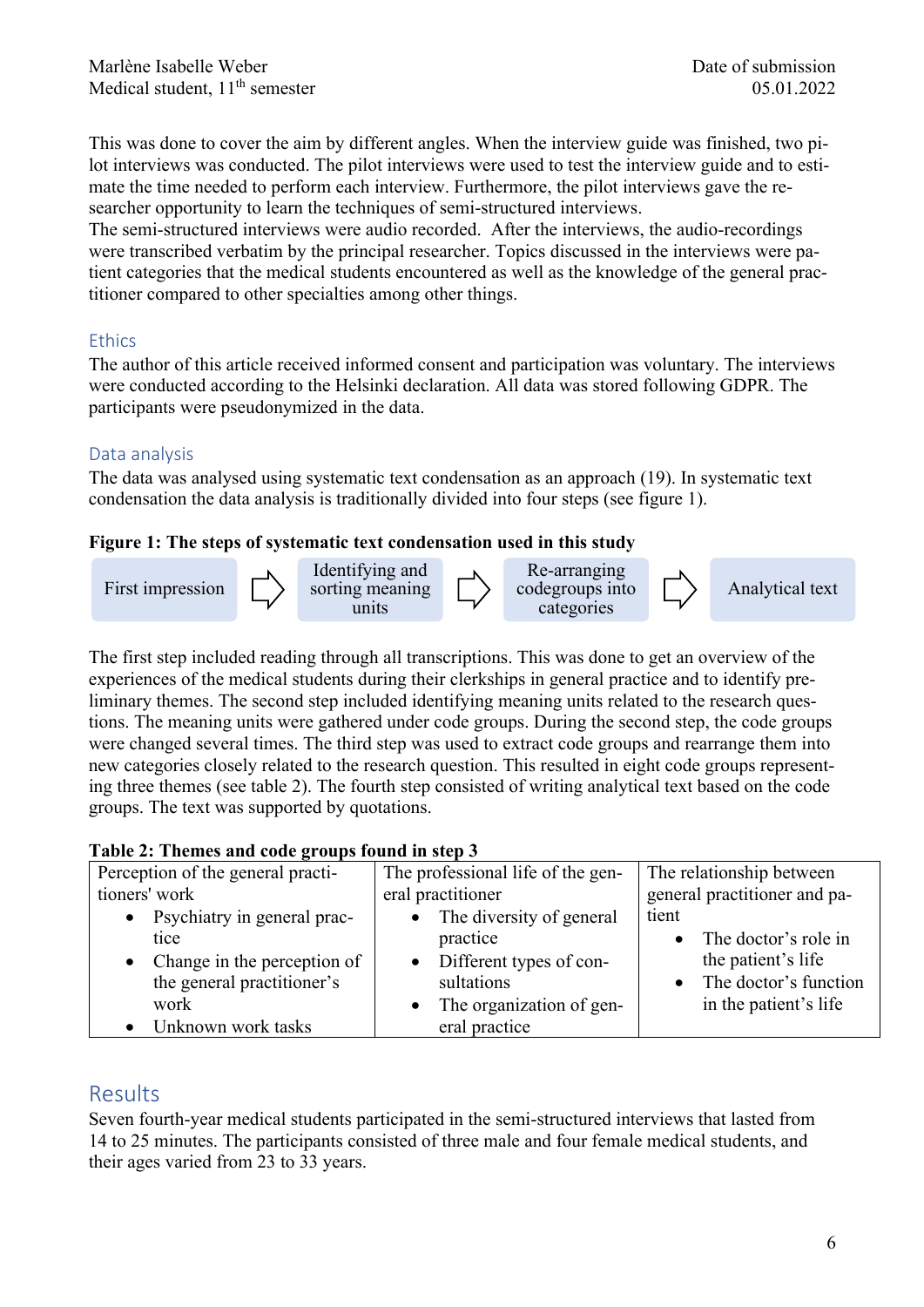The medical students' likelihood to choose general practice as their specialty before and after the clerkship, can be seen below (see table 3).

| Participant number           | Before the clerkship | After the clerkship |  |  |
|------------------------------|----------------------|---------------------|--|--|
| Participant 1                | Unlikely             | More likely         |  |  |
| Participant 2                | Unlikely             | More likely         |  |  |
| Participant 3                | Unlikely             | More likely         |  |  |
| Participant 4                | Unlikely             | More likely         |  |  |
| Participant 5                | More likely          | More likely         |  |  |
| Participant 6                | More likely          | More likely         |  |  |
| Participant 7<br>More likely |                      | More likely         |  |  |

| Table 3: The medical students' likelihood to choose general practice as their specialty |  |  |  |  |
|-----------------------------------------------------------------------------------------|--|--|--|--|
|                                                                                         |  |  |  |  |

The data analysis resulted in three themes, which were perception of the general practitioners' work, the professional life of the general practitioner and the relationship between general practitioner and patient.

#### Perception of the general practitioners' work

Several medical students described how, when they saw patients on their own, the patients mostly presented orthopaedic issues, gastrointestinal problems, different kinds of infections and dermatitis. When the medical students were observing the general practitioner during his/her consultations, it quickly became clear that the general practitioner dealt with a wider diversity of patients. This took the medical students by surprise. A big part of the surprise was the amount of time psychiatry and psychiatric patients took up in general practice. This could be anything from patients attending the general practitioner with suspicion about a depression to conversational therapy. Furthermore, some medical students realized that treatment did not necessarily need to be prescribed medicine but that conversational therapy could also be a treatment for some patients.

*Men det egentligt også er gået op for mig, at det er en anden måde at være læge på. At der er patienter, der egentligt bare har mentalt brug for at snakke med en læge, at det er lige så meget medicin, som at kunne give en patient med en infektion en omgang antibiotika. At man på den måde ligesom også kan behandle patienter. Så det er egentligt gået op for mig efter opholdet. (Participant 1)*

Several of the medical students changed their perception of the general practitioners as medical specialists during their clerkships in general practice. Some of the medical students were surprised by the competencies that the general practitioners had. This could be seen in the way the general practitioners passed on their own knowledge and how they handled the patient's problem in 10 to 15 minutes consultations, which was perceived as short consultations by the medical students. One of the medical students highlighted the difference in approach to conversations with the patients, when she compared herself to the general practitioner. It surprised the medical student how relaxed the general practitioner was regarding something that was perceived difficult by the medical student.

*Nu har jeg jo ikke prøvet det, men ikke ville have samme ro, men også måske ville tænke, "At jeg skal prøve at fikse det her på en dag", og de var bare…. Tog det bare det stille og roligt, og "Hvad har du brug for?", og sådan. (Participant 6)*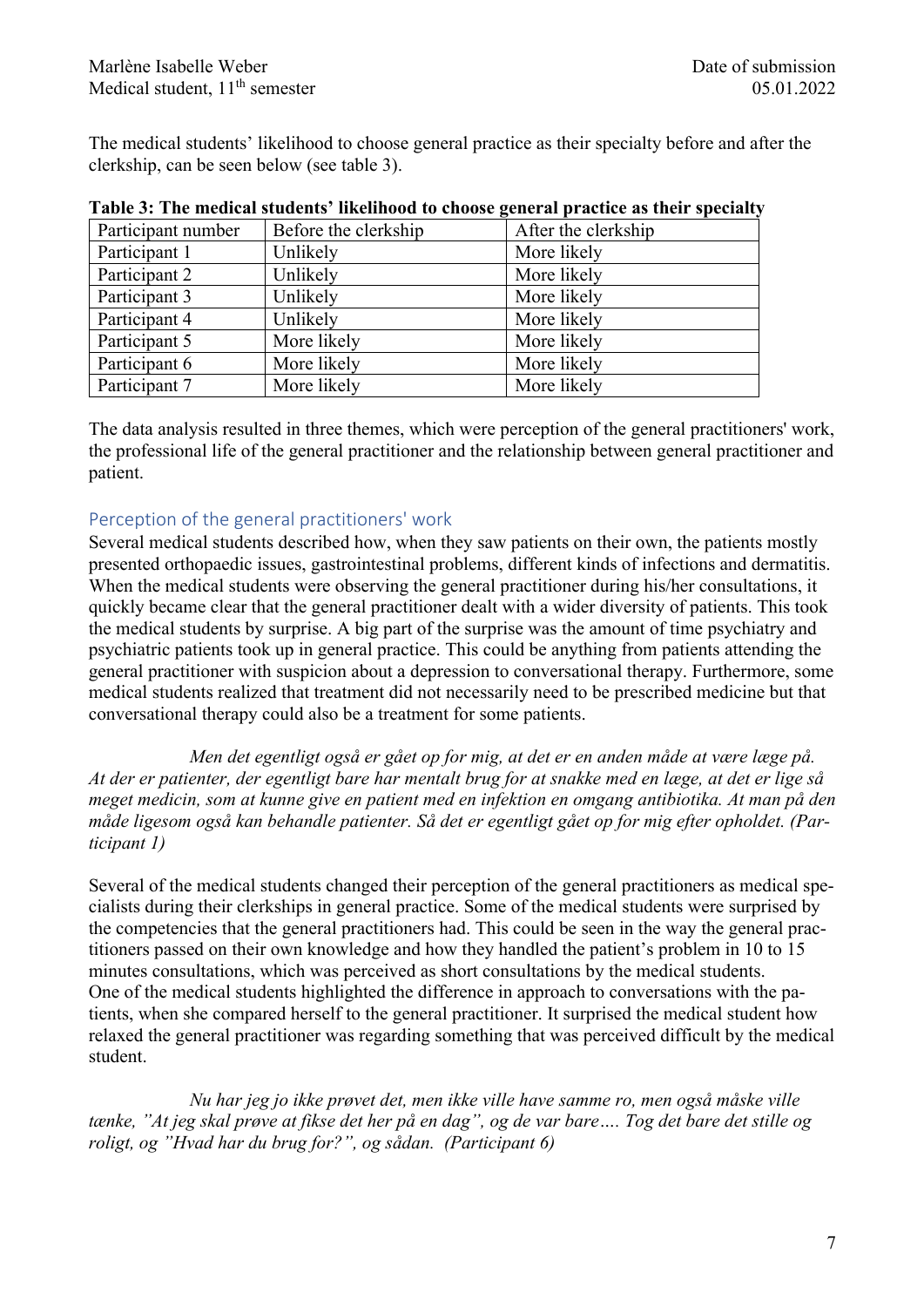Marlène Isabelle Weber **Date of submission** Medical student,  $11<sup>th</sup>$  semester 05.01.2022

One medical student thought that the general practitioner mostly dealt with physical illness and examinations related to this, but was surprised to find, that conversational therapy and doctor's certificates were a great part of the general practitioner's work.

*Altså, jeg tror, at jeg blev overrasket over, hvor meget patienterne brugte lægen til ud over det fysiske. At der var så meget samtale, og så meget sådan… altså psykiske problemstillinger eller lægeerklæringer. (Participant 4)*

Another medical student thought before the clerkship that very little treatment could be initiated in general practice and that many of the sicker patients were referred to the hospital for treatment and was pleasantly surprised to be proven wrong.

*Men meget af det, jeg ligesom så i almen praksis var jo… ja, og også bare behandling foretaget i almen praksis af sygdom, og det havde jeg egentligt ikke forventet så meget på den måde. Hvor meget man egentligt kan klare i almen praksis. (Participant 1)*

#### The professional life of the general practitioner

Before their clerkships in general practice, the medical students seemed to know a little of the way that general practitioner worked and what kind of consultations he/she had. Some medical students were impressed by the way the general practitioners handled the psychiatric conversations. They thought that the general practitioner's job was to always tell the patient what to do or what kind of medication to take to become better, but sometimes the general practitioner's job was to guide the patient to find the solution that worked best for the individual patient.

*Altså, det der med, at hun kommunikativt fik patienten til selv at indse det, uden at hun faktisk gav hende svaret selv. Det synes jeg var en meget spændende samtale, og patienten brød jo også sammen. (Participant 3)*

Several of the medical students thought that the work of the general practitioner took place in the clinic of the general practitioner. Others knew that some of the work took place outside the clinic, whether it was house calls or visiting the local nursing home. When they went with the general practitioner on house calls, they experienced that, even though the general practitioner still talked with the patients and examined them, it was not the same as in the clinic. It felt more peaceful in the homes of the patients than in the clinic, and it was easier to sense the respect surrounding the general practitioner. Others suspected that not all patients were ill enough to actually need a house call from the general practitioner but that it would be more convenient for the patients than to attend the general practitioner in the clinic.

*Det er jo også sjovt at komme ind i folks hjem, og de respekterer virkelig én, og er meget glade for, at man kommer ud... Så ser man jo også, når de er rigtigt dårlige, og ikke selv kan komme ud, eller om de overhovedet er rigtige dårlige, eller bare tager det som en nem løsning. (Participant 6)*

The medical students had thoughts about the organization of the general practices, where they had their clerkships. Some medical students thought that it was nice that the general practitioner delegated some of the tasks to the nurses, so that the general practitioner could take care of the more complex tasks. The tasks performed by the nurses could be anything from blood samples to annual check-ups of patients with chronic diseases. One medical student, even though appreciating the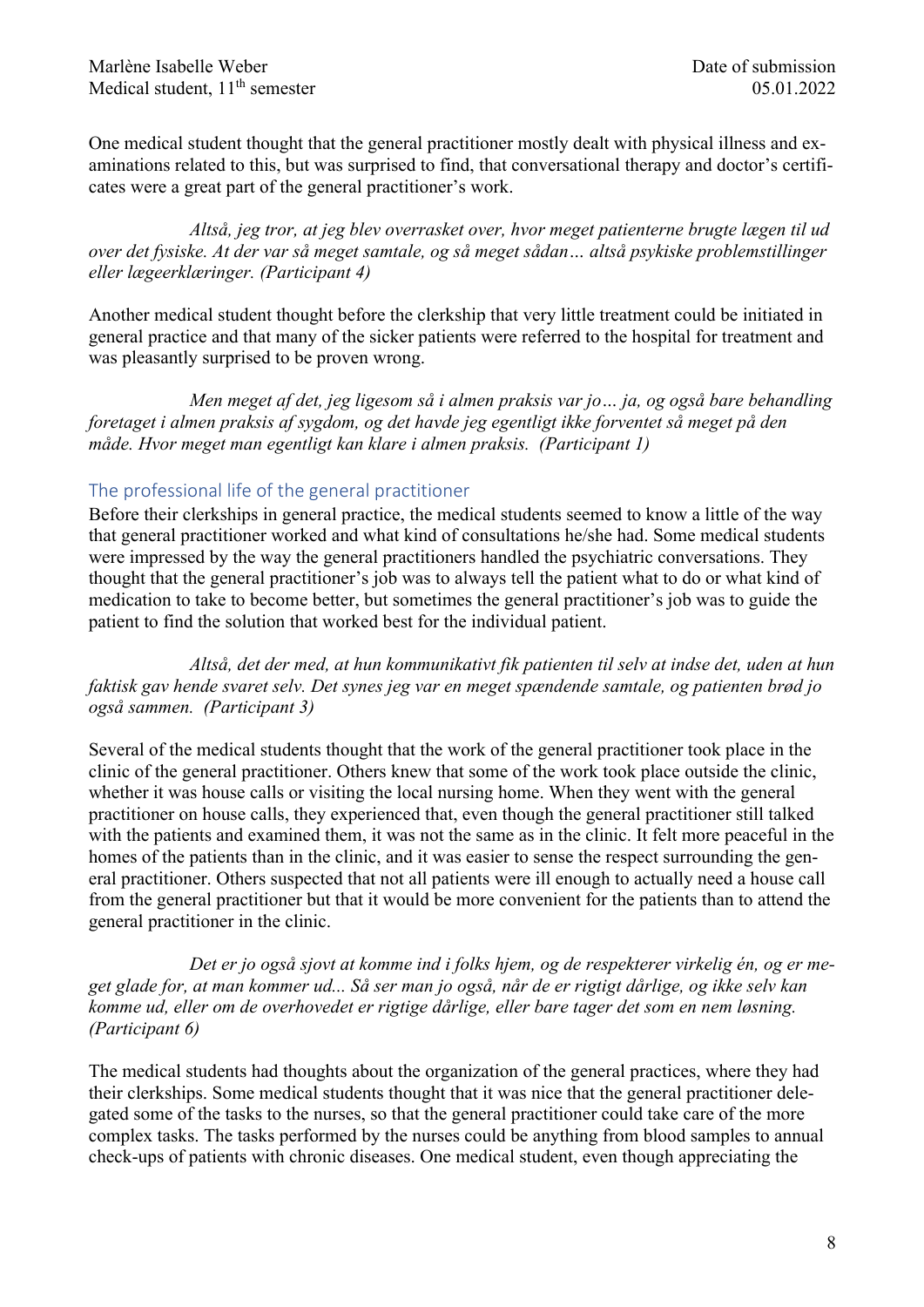extra time the general practitioner received as a bonus from this, thought that for her, as a medical student, it would have been nice to see all the different tasks a general practitioner is expected to be able to perform. The delegation of tasks also gave the opportunity for the general practitioner to be able to leave one's imprint on the organization of the clinic and work with patient categories he/she had a preference for.

*Det at jeg kunne se, at man kan gøre det til sit eget, og specielt hvis du er et større sted, kan du måske lidt vælge, hvad for en patientgruppe du synes, der er fedest at arbejde med. (Participant 3)*

When comparing the atmosphere and the working conditions in the general practice to the same in the hospital, the conditions in general practice seemed more attractive to the medical students than in the hospital. In general practice they sensed that the tone between the different professionals was nicer than in the hospital. In general practice, it was important to make sure that all employees had the breaks they had the right to and during these breaks it was informal talk.

*Vi kom lige fra ortopædkirurgisk…... Det var virkelig presset, og der var ikke den der kultur med at give hinanden pause eller sådan lige…. Man prøvede at lægge op til det, men der er mere en kultur, hvor man tager sig af sig selv, hvor her (i almen praksis, red.) kunne man virkelig mærke den der work-life balance og det der…..kaffepausen kl. 10 skulle håndhæves, og der blev købt brød, og der blev hygget. (Participant 3)*

Others thought that the general practice provided a bigger opportunity to follow the patients for some time, if not most of the patient's life, whereas at the hospital, the medical students often just saw the patient one time and did not know what happened to the patient later.

*Jeg kan godt lide den der med, at man følger patienterne over længere tid, fordi at for eksempel i skadestuen, hvor de bare kommer på sådan et samlebånd. Det er jeg ikke så stor fan af. (Participant 6)*

## The relationship between general practitioner and patient

The medical students entered the clerkships with different ideas about the interaction between general practitioner and the patients. Some of the medical students had experiences from their own general practitioner by which they compared the general practitioner from their clerkship in general practice, while others did not make this comparison.

*Jeg ved ikke, om det har noget at gøre med det sted jeg var også, men det var så meget en familielæge…. det har jeg ikke selv oplevet fra den læge, jeg har personligt…. det(familielægen, red.) blev jeg lidt overrasket over, fordi det har jeg ikke selv oplevet. (Participant 4)*

Another of the medical students reflected on how the general practitioner played a huge role in the life of the patient and was almost a witness to the patient's life like a spouse.

*At det var meget sådan familielægen…. At man bliver sådan lidt et, det ved jeg ikke… et kendt ansigt i byen, og at man bliver et livsvidne lidt ligesom ens hustru eller ens mand eller sådan…. ens fortrolige. (Participant 7)*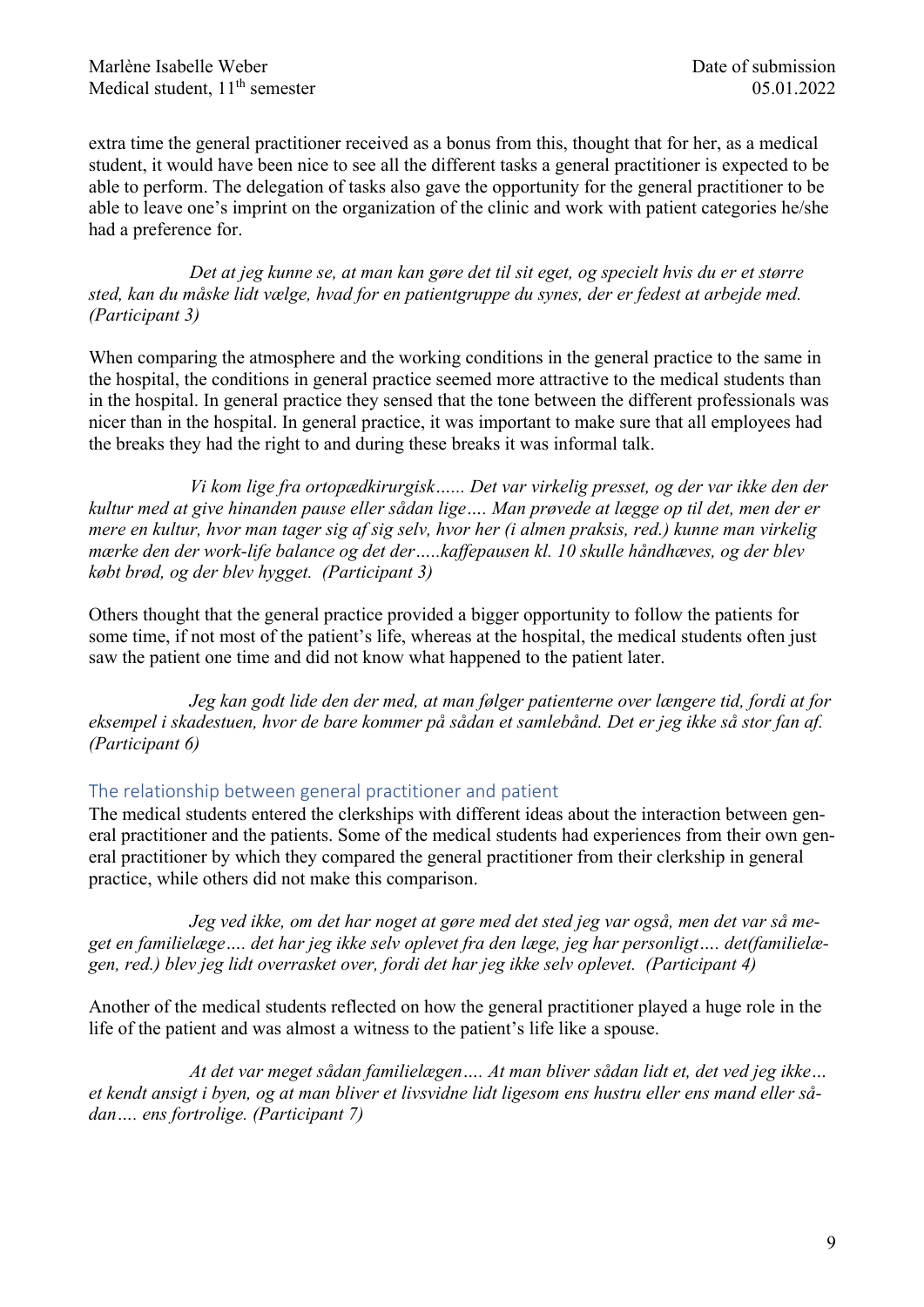Marlène Isabelle Weber **Date of submission** Medical student,  $11<sup>th</sup>$  semester 05.01.2022

As one of the medical students pointed out many patients regard their general practitioner as an authoritarian person, and this might not always be easy for the general practitioner himself to see.

*Hvor meget der også bliver stolet på lægen. Man har virkelig en autoritær rolle, specielt når du står som almen praktiserende læge. Det er jo din læge, eller sådan. (Participant 3)*

## **Discussion**

This study investigated medical students' experiences during clerkships in general practice and how it affected their view on the work of the general practitioner. Many of the medical students were surprised by the amount of time the general practitioners used on psychiatric patients. A reason for this surprise could be that meeting psychiatric patients during their clerkship in general practice is the first time the medical students encounter this patient category, as the clerkship in psychiatry is placed later in their clinical rotation. Furthermore, some of the medical students had not given much thought to house calls or visits at the local nursing home prior to the clerkships. The reason for this could be that the medical students had not experienced doctors at other locations than hospitals and that the medical students were unfamiliar with home visits. Clerkship in general practice also made the medical students acquainted with areas of the work as a doctor that they would not see otherwise.

The clerkship gave the medical students greater insight into the lives of the general practitioners. This resulted in better understanding of the organization of the clinic and the types of consultations the general practitioner could have. The medical students were left with the impression that general practice is easier to accommodate to one's preferences than hospital life is. In other studies (2), the medical students often valued the higher specialization of hospital specialties more than the opportunity to create a good work-life balance, but this was not the case in this study.

Before the clerkship in general practice, three of the participants had considered the specialty as a possible career choice and the clerkship did not change their decision. The remaining four medical students had not considered the specialty as a career choice before the clerkship, but they now considered it a possibility because of the clerkship. However, none of the students became dead set on general practice as their primary career choice after the clerkship, but they seemed more likely to consider it a possibility after the clerkship thereby being somewhat influenced by the clerkship. Other studies have also found that medical students may be more inclined to choose general practice as a career choice after an early clerkship but that experiences, both in and out of the hospital, later in their education is more influencing (16,20). One might assume that the clerkships placed at different stages in the medical education would increase the percentage of medical students choosing a career in general practice, as a prolonged exposure to a specialty increases the chance of choosing it (15).

Yet, the amount of time spent in general practice clerkship also influences the decision to choose this specialty. Other medical schools have seen an increase in medical students choosing the specialty as general practice because of longer clerkships in general practice (21).

Even though this study cannot say whether the early clerkship in general practice convinces the medical students to choose this specialty as their career path, it highlights some of the important aspect of career choice. Among other aspects the clerkship gives the medical students a nuanced acquaintance with general practice. This was achieved through the meeting with role models in the general practice, the opportunity to meet more diverse patient categories when following the general practitioner and insight into the work-life balance of general practitioners. These aspects can also be found in other studies (22).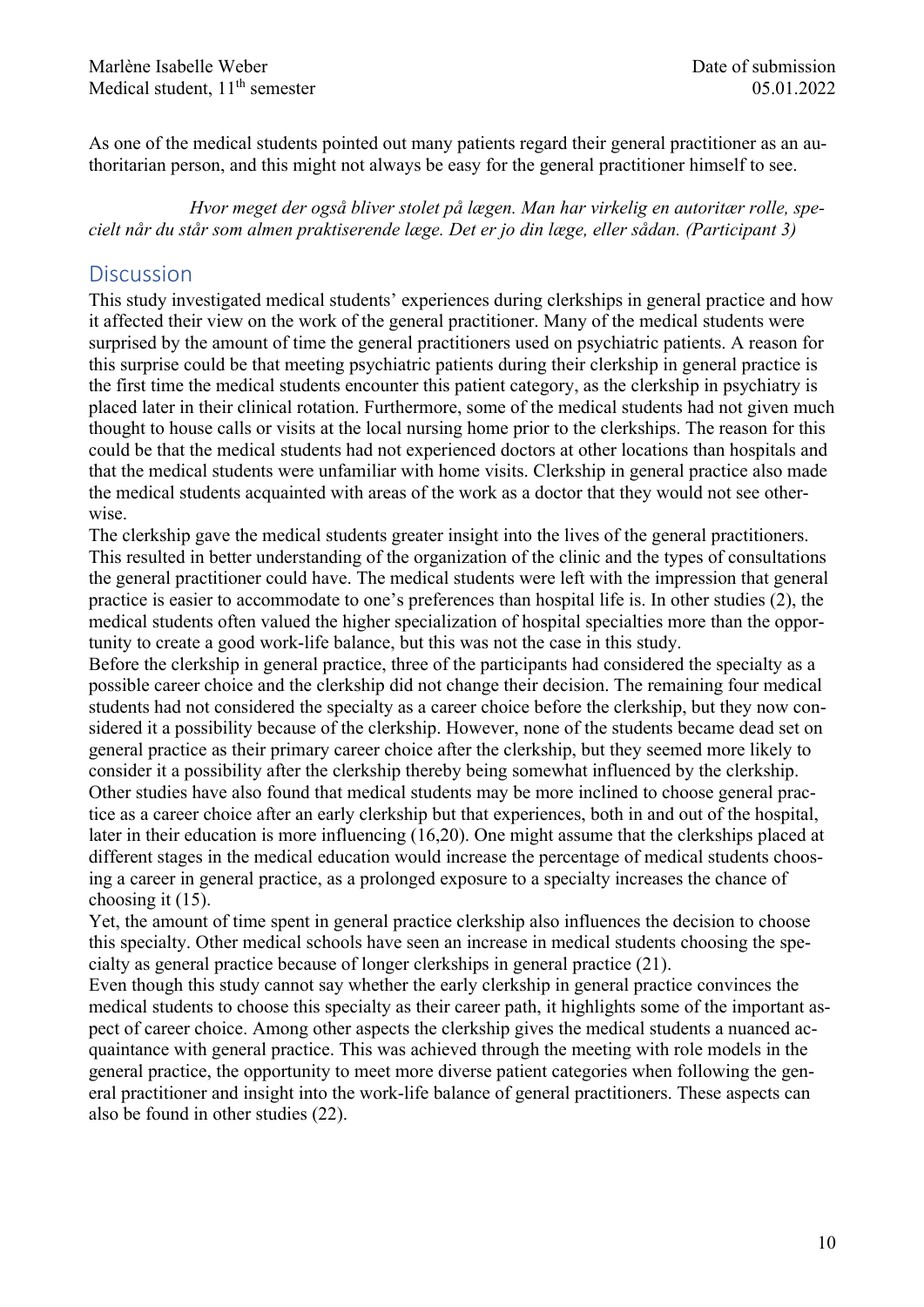#### Strengths and limitations of the study

One of the strengths of this study was that all participants came from Aalborg University, thereby making the study more representative for medical students attending this university, as all medical students were educated in the same curriculum. Another strength is that all participants had clerkships in general practice during the same semester of their education and that all interviews were conducted immediately after the end of their clerkship. However, the fact that the participants only represented Aalborg University does not make the study representative to medical students from other universities in Denmark, as the medical education in Aalborg varies greatly from the other universities in terms of amount of time in clinical rotation. On the other hand, the medical students are introduced to the specialty earlier at Aalborg University because of the early clerkship. Another limitation of this study was the low number of participants and the short duration of the interviews. As most medical students find themselves very busy with their clinical rotations, study load etc., it was difficult to recruit participants to the interviews. Thus, several potential participants expressed worries about the amount of time the interview would take which could be an explanation to the difficulties with recruiting participants. Due to the timeframe of this study, it was not possible to interview the participants both before and after their clerkships in general practice.

#### Perspective

The medical students expressed surprise at some of the work of the general practitioners in particular the number of psychiatric patients. As the medical students at Aalborg University also have a clerkship in general practice during the last year of the education, one might assume that the medical students do not become surprised by the psychiatric patients here, as they have met them during their fifth year of medical school.

As more medical students choose a career in general practice because of longer clerkships, it could attract more doctors to the specialty, if the clerkships in general practice became longer. Furthermore, several studies show that the earlier the medical students are introduced to general practice the longer they know about the specialty before choosing their own, giving them a bigger opportunity to consider general practice as a possible specialty.

#### Recommendations to future research

It could be interesting to interview the medical students both before and after their clerkship in general practice, as it would be easier to see exactly, how their perception of the work of the general practitioner changed.

Furthermore, it could be interesting to repeat the study, when the same medical students had had their sixth-year clerkship in general practice to see, if they have the same intentions to pursue general practice as a career as after the clerkship during their fourth year.

# Conclusion

Early clerkships in general practice have the potential to attract medical students to a general practice career as it provides the medical students with a valuable insight into the working lives of the general practitioners. Although we did not find that the early clerkship in general practice convinced the medical students to pursue a career in general practice, the clerkships made the medical students familiar with the characteristics of the specialty and made them consider general practice as specialty choice. This knowledge is expected to be relevant to universities, general practitioners, as and other planners of medical education.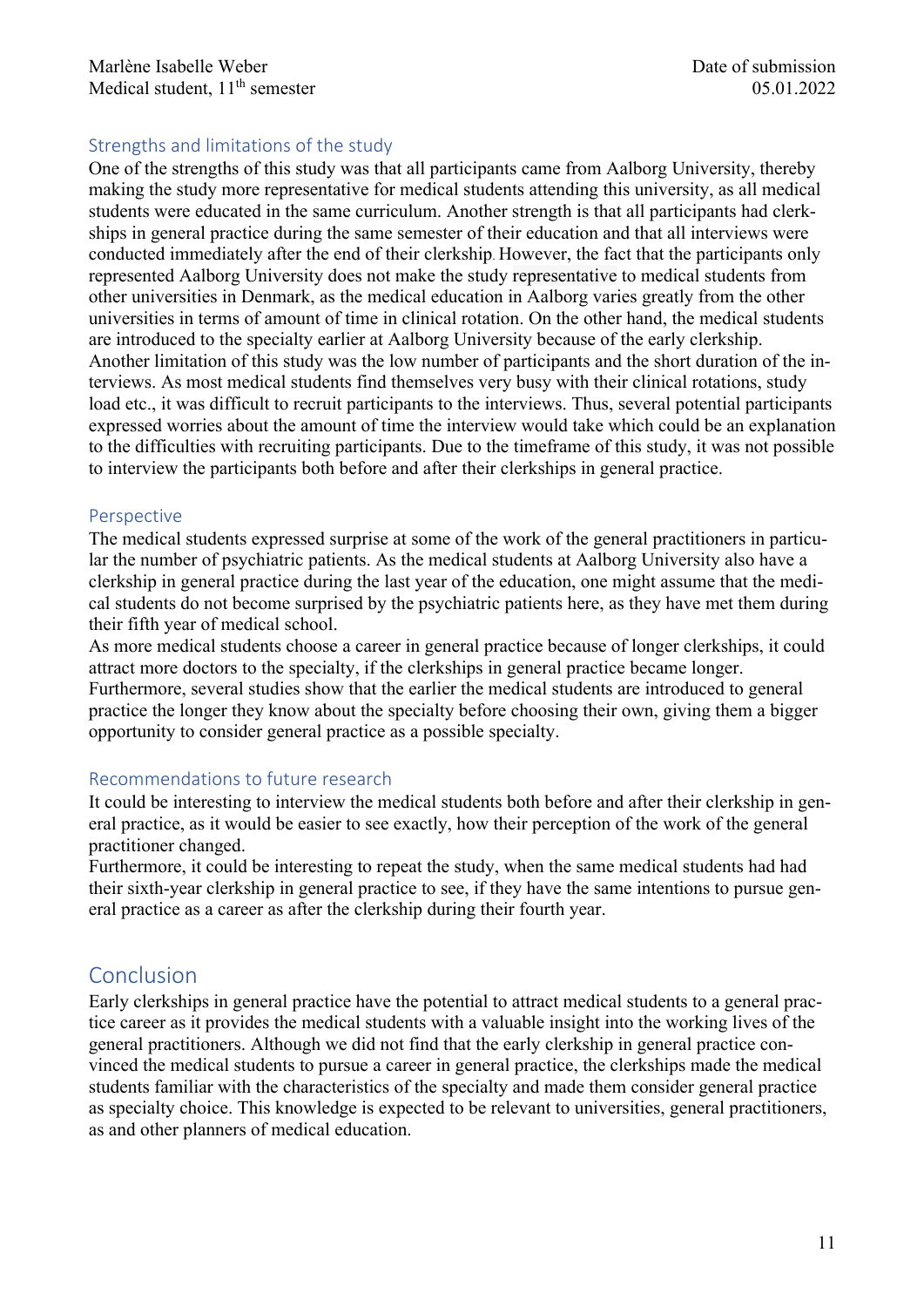## Bibliography

- 1. Gill H, McLeod S, Duerksen K, Szafran O. Factors influencing medical students' choice of family medicine: Effects of rural versus urban background. Canadian family physician Medecin de famille canadien. 2012 Nov;58(11):e649-57.
- 2. Reid K, Alberti H. Medical students' perceptions of general practice as a career; a phenomenological study using socialisation theory. Education for Primary Care. 2018;29(4):208–14.
- 3. Kost A, Bentley A, Phillips J, Kelly C, Prunuske J, Morley CP. Graduating Medical Student Perspectives on Factors Influencing Specialty Choice: An AAFP National Survey. Family medicine. 2019 Feb;51(2):129–36.
- 4. Mackie E, Alberti H. Longitudinal GP placements–inspiring tomorrow's doctors? Education for Primary Care. 2021;32(3):149–56.
- 5. O' Tuathail M, McNicholas C, Synnott E. The factors that influence medical students when deciding on a career in general practice. Irish Medical Journal. 2021;114(3).
- 6. Barber S, Brettell R, Perera-Salazar R, Greenhalgh T, Harrington R. UK medical students' attitudes towards their future careers and general practice: a cross-sectional survey and qualitative analysis of an Oxford cohort. BMC medical education. 2018;18(1):160.
- 7. Parker JE, Hudson B, Wilkinson TJ. Influences on final year medical students' attitudes to general practice as a career. Journal of Primary Health Care. 2014;6(1):56–63.
- 8. Kuikka L, Nevalainen MK, Sjöberg L, Salokekkilä P, Karppinen H, Torppa M, et al. The perceptions of a GP's work among fifth-year medical students in Helsinki, Finland. Scandinavian journal of primary health care. 2012;30(2):121–6.
- 9. Codsi MP, Rodrigue R, Authier M, Diallo FB. Family medicine rotations and medical students' intention to pursue family medicine: Descriptive study. Canadian Family Physician. 2019;65(7):E316–20.
- 10. Shah A, Gasner A, Bracken K, Scott I, Kelly MA, Palombo A. Early generalist placements are associated with family medicine career choice: a systematic review and meta-analysis. Medical education. 2021;
- 11. Deutsch T, Lippmann S, Frese T, Sandholzer H. Who wants to become a general practitioner? Student and curriculum factors associated with choosing a GP career--a multivariable analysis with particular consideration of practice-orientated GP courses. Scandinavian journal of primary health care. 2015;33(1):47–53.
- 12. Osborn HA, Glicksman JT, Brandt MG, Doyle PC, Fung K. Primary care specialty career choice among Canadian medical students: Understanding the factors that influence their decisions. Canadian family physician Medecin de famille canadien. 2017;63(2):e107–13.
- 13. Harris M, Wainwright D, Wainwright E. What influences young doctors in their decisionmaking about general practice as a possible career? A qualitative study. Education for primary care: an official publication of the Association of Course Organisers, National Association of GP Tutors, World Organisation of Family Doctors. 2020;31(1):15–23.
- 14. Nicholson S, Hastings AM, McKinley RK. Influences on students' career decisions concerning general practice: A focus group study. British Journal of General Practice. 2016;66(651):e768–75.
- 15. Arshad S, McCombe G, Carberry C, Harrold A, Cullen W. What factors influence medical students to enter a career in general practice? A scoping review. Irish Journal of Medical Science. 2021;190(2):657–65.
- 16. Phillips J, Charnley I. Third- and fourth-year medical students' changing views of family medicine. Family Medicine. 2016;48(1):54–60.